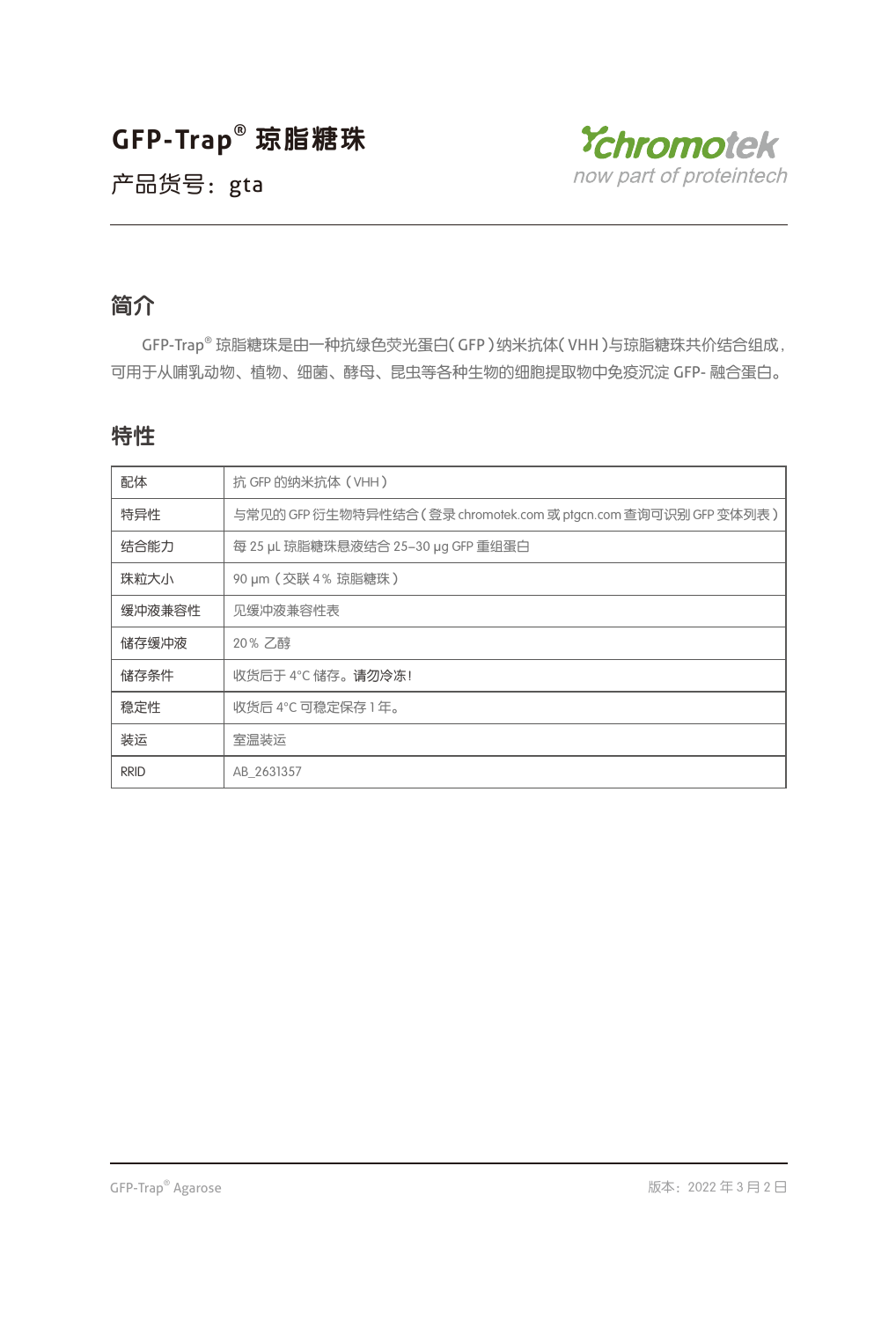

### 产品货号: gta

### 缓冲液成分建议

#### 缓冲溶液要求

新:缓冲液成分更新

| 缓冲液                    | 成分                                                                                                             |
|------------------------|----------------------------------------------------------------------------------------------------------------|
| Lysis buffer           | 10 mM Tris/Cl pH 7.5, 150 mM NaCl, 0.5 mM EDTA, 0.5 % Nonidet™ P40<br>Substitute (4°C 下调整 pH)                  |
| RIPA buffer            | 10 mM Tris/Cl pH 7.5, 150 mM NaCl, 0.5 mM EDTA, 0.1 % SDS, 1 % Triton™<br>X-100, 1 % deoxycholate (4°C 下调整 pH) |
| <b>Dilution Buffer</b> | 10 mM Tris/Cl pH 7.5, 150 mM NaCl, 0.5 mM EDTA (4°C 下调整 pH)                                                    |
| Wash buffer            | 10 mM Tris/Cl pH 7.5, 150 mM NaCl, 0.05 % Nonidet™ P40 Substitute, 0.5<br>mM EDTA (4°C 下调整 pH)                 |
| 2x SDS Sample buffer   | 120 mM Tris/Cl pH 6.8, 20 % glycerol, 4 % SDS, 0.04 % bromophenol blue,<br>10 % β-mercaptoethanol              |
| Acidic elution buffer  | 200 mM glycine pH 2.5 (4°C 下调整 pH)                                                                             |
| Neutralization buffer  | 1 M Tris pH 10.4 (4°C 下调整 pH)                                                                                  |

注:对于其他细胞类型如酵母、植物、昆虫、细菌,请使用相应的细胞裂解缓冲液。

注:考虑使用无去垢剂的洗涤缓冲液进行免疫共沉淀。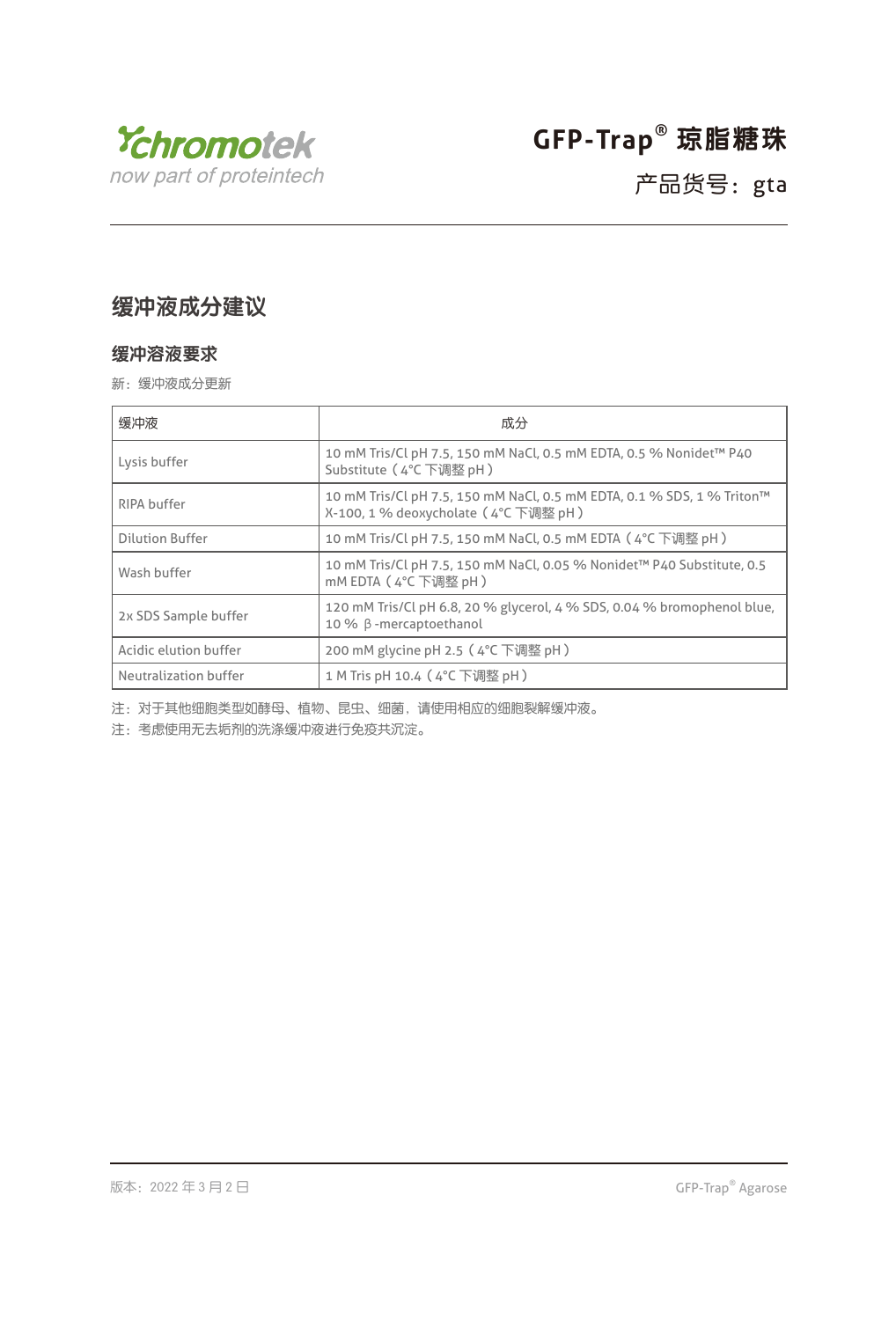

产品货号:gta

### 缓冲液兼容性表

| 缓冲液成分                               | 最大浓度           |
|-------------------------------------|----------------|
| <b>DTT</b>                          | $1 \text{ mM}$ |
| Glycerol                            | 30 %           |
| <b>Guanidine HCL</b>                | 4 M            |
| NaCl                                | 2M             |
| Nonidet <sup>™</sup> P40 Substitute | 不高于 2 %        |
| SDS                                 | $1\%$          |
| <b>TCEP</b>                         | $0.2$ mM       |
| Triton <sup>™</sup> X-100           | 不高于 1%         |
| Urea                                | 8 M            |

### 产品规格

| 产品                         | 产品货号     | 规格                       |
|----------------------------|----------|--------------------------|
|                            | $gta-10$ | 10 个反应 (250 µL 悬浮液)      |
|                            | gta-20   | 20 个反应 (500 µL 悬浮液)      |
| GFP-Trap <sup>®</sup> 琼脂糖珠 | gta-100  | 100 个反应 (2.5 mL 悬浮液)     |
|                            | gta-200  | 200 个反应 (5 mL 悬浮液)       |
|                            | gta-400  | 400 个反应 (10 mL 悬浮液)      |
| GFP-Trap® 琼脂糖珠试剂盒          | gtak-20  | 20个反应 (500 µL 悬浮液), 含缓冲液 |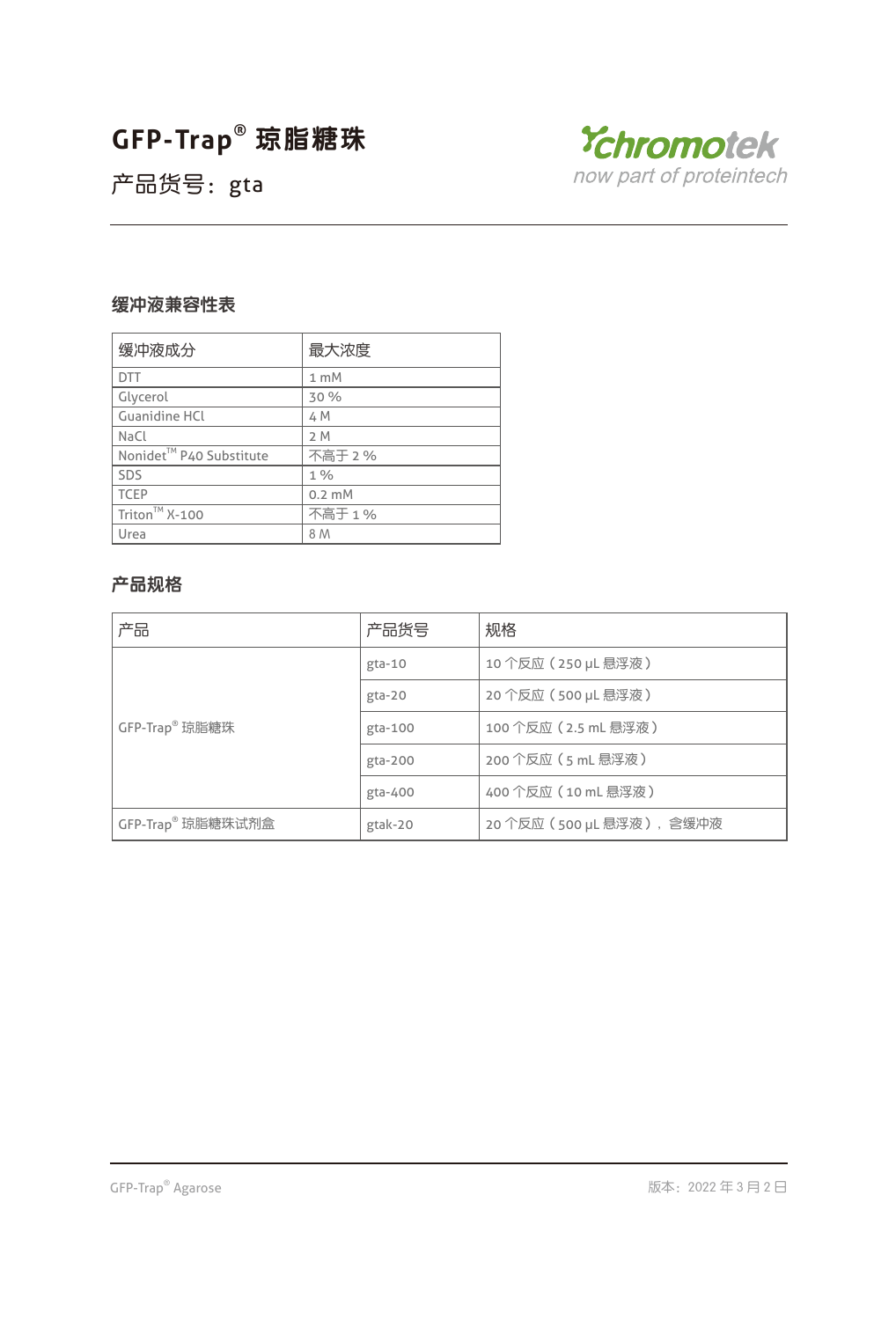

## 产品货号:gta

### 流程预览

| 准备工作                      | 所有步骤均 4℃操作:<br>准备细胞裂解缓冲液和细胞裂解条件                                                                                          |
|---------------------------|--------------------------------------------------------------------------------------------------------------------------|
| 细胞裂解物                     | 每 10 <sup>6</sup> -10 <sup>7</sup> 个细胞加入 200 μL 的 lysis buffer;<br>裂解细胞并离心取上清:<br>混合 200 µL 上清样品和 300 µL dilution buffer |
| 平衡微珠                      | 将 25 µL 微珠悬浮液转移到 1.5 mL 的 EP 管中;<br>用 500 µL dilution buffer 平衡 3 次                                                      |
| 结合蛋白                      | 向微珠中加 500 µL 细胞裂解物; 4℃ 上下旋转 1 小时                                                                                         |
| 洗微珠                       | 用 wash buffer 洗涤微珠 3 次, 每次 500 µL; 在最后一次<br>洗涤步骤中, 将微珠转移到一个新 EP 管中                                                       |
| 用 SDS Sample<br>buffer 洗脱 | 80 µL 2X SDS sample buffer 重悬微珠;<br>95℃以上沸水浴 5 分钟:<br>上清可用于 SDS-PAGE /WB 分析                                              |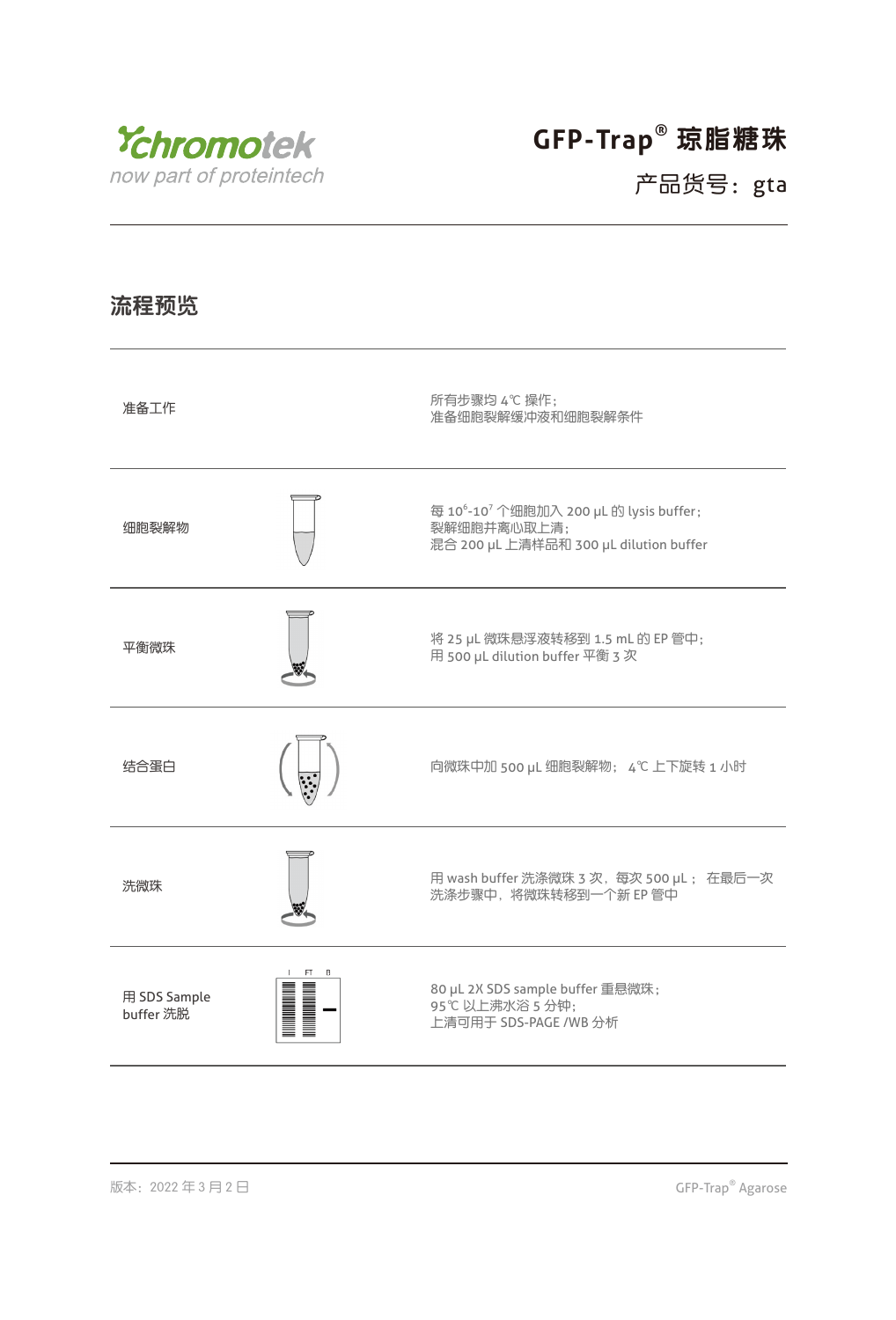

产品货号:gta

### 免疫沉淀流程

#### 细胞材料

以下方案描述了哺乳动物细胞裂解物的制备。

对于其他类型的细胞,我们建议使用 500 µg 细胞提取物,并从微珠平衡步骤开始实验。

#### 哺乳动物细胞裂解

注意 : 使用预冷的缓冲液收获细胞并裂解细胞。强烈建议将蛋白酶抑制剂添加到裂解缓冲液中, 以防止目标蛋白及其结合物降解。对于一次免疫沉淀反应,我们推荐使用约 10 $^{\rm 6}$ -10 $^{\rm 7}$ 个细胞。

1. 选择裂解缓冲液。

· 对于细胞质蛋白,通过上下吹打将细胞团重悬于 200 µL 预冷的 Lysis buffer 中。

注:Lysis buffer 使用前,需要额外添加蛋白酶抑制剂混合液和1mM PMSF。

· 对于核/染色质蛋白,将细胞团重悬于 200 µL 预冷的 RIPA 缓冲液中。

注: RIPA缓冲液使用前需要额外添加 DNaseI (75- 150 Kunitz U/mL), MgCl, (2.5 mM), 蛋白酶抑制剂混合液和 PMSF(1 mM)。

2. 冰上放置 30 分钟, 然后每 10 分钟充分混匀一次。

3. 4℃,17,000x g 离心细胞裂解液 10 分钟。将澄清的裂解物(上清液)转移到预冷 EP 管中, 并加入 300 µL Dilution buffer (Dilution buffer 使用前需要额外添加蛋白酶抑制剂混合液和 1mM PMSF)。如果需要,可保存 50 uL 稀释的裂解物用于进一步分析 (如进行 input 对照)。

#### 微珠平衡

1. 通过移液枪吹打或上下旋转 EP 管, 重悬微珠。不要漩涡微珠 !

2. 将 25 µL 的微珠悬浮液转移到 1.5 mL 的离心管中。

- 3. 加入 500 µL 预冷的稀释缓冲液。
- 4. 4℃ , 2500x g 离心 5 分钟收集珠子。丢弃上清。

注 : 也可使用离心柱 (sct)平衡微珠。

#### 蛋白结合

1. 将稀释的裂解物加入到平衡的微珠中。

2. 在 4℃ 上下旋转 1 小时。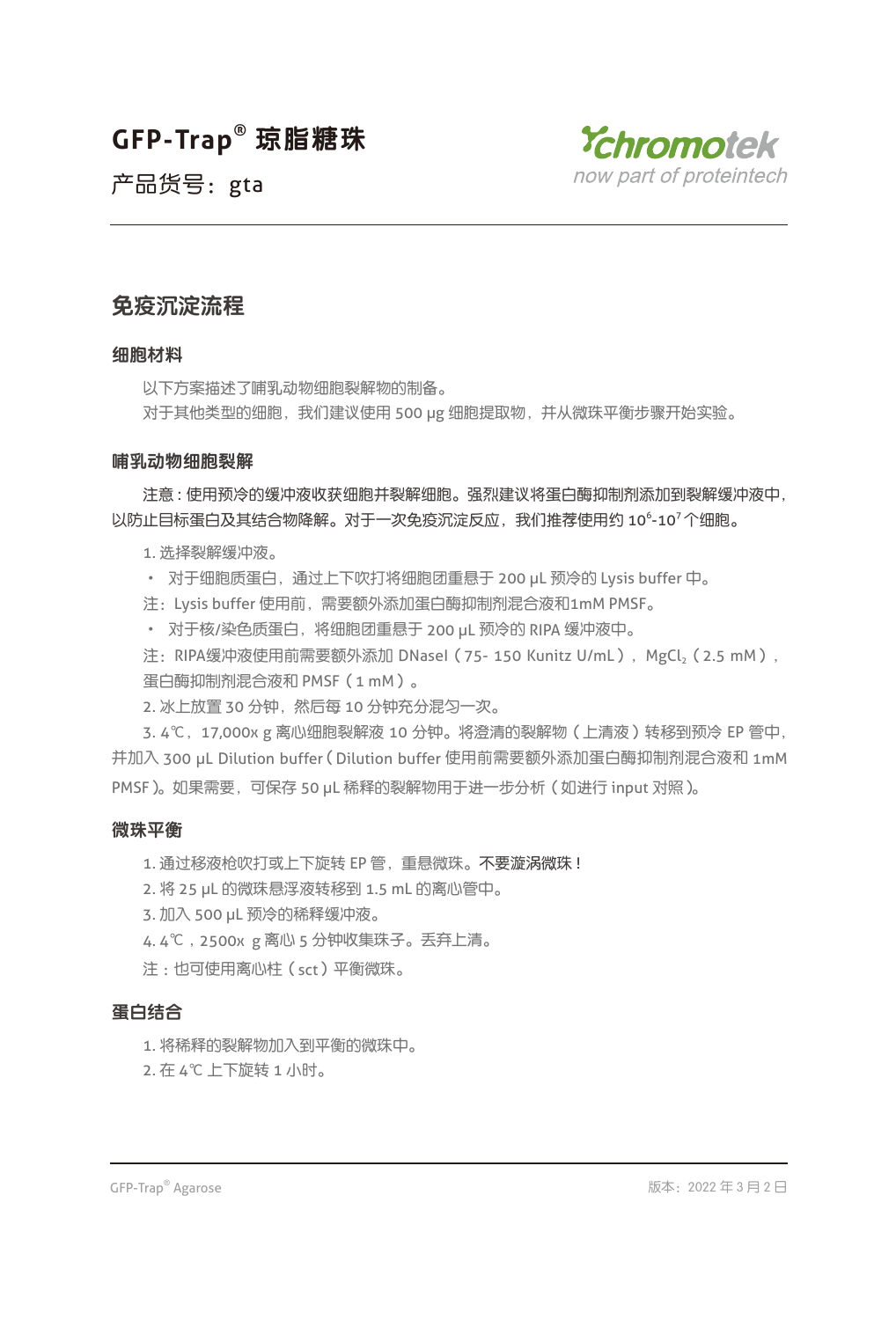

产品货号:gta

### 洗涤

1. 在 4℃ 下 2500x g 离心 5 分钟, 沉淀珠子。

2. 如果需要, 可保存 50 uL 上清液用于进一步分析 (穿流液 / 非结合组分)。

3. 丢弃剩余的上层清液。

4. 加入 500 µL wash buffer 重悬微珠。

5.4℃, 2500x g 离心 5 分钟沉淀微珠, 丢弃剩余的上清液。

6. 重复上述洗涤步骤(步骤 4 和 5)至少两次。

7. 在最后的洗涤步骤中,将微珠转移到新管中。

可选 : 为了增加 wash buffer 的强度, 可测试各种盐浓度, 如 150 mM-500 mM, 和 / 或添加 非离子洗涤剂, 如 Triton™X-100 (见缓冲液兼容性表中的最大浓度)

注 :也可使用离心柱(sct)进行微珠洗涤。

#### **2x SDS sample buffer(Laemmli)** 洗脱

1. 丢弃剩余的上清液。

2. 加入 80 µL 2x SDS sample buffer 重悬微珠。

3. 在 95℃ 以上沸水浴 5 分钟,从微珠上分离免疫复合物。

4.4℃, 2500x g 离心 2 分钟, 沉淀珠子。

5. 用 SDS-PAGE /WB 分析上清。

注:针对免疫印迹检测,我们推荐使用 GFP 抗体 [3H9](3h9)或者 GFP 抗体 [PABG1](PABG1) 以及配套的羊驼抗兔的纳米二抗 Alexa Fluor® 488/568/647 [CTK0101, CTK0102](srbAF488-1; srbAF568-1; srbAF647-1)。

#### **Acidic elution buffer** 洗脱

- 1. 丢弃剩余的上清液。
- 2. 加入 50-100 µL Acidic elution buffer, 在 4℃ 或室温不停吹打 30 60 秒。
- 3.4℃ ,2500x g 离心 5 分钟,沉淀微珠。
- 4. 将上清液转移到新的离心管中。
- 5. 加入 5-10 µL Neutralization buffer 中和洗脱产物。
- 6. 至少重复洗脱步骤(步骤 2,3,4,5)一次以提高洗脱效率。
- 注 :室温洗脱比 4℃ 效率更高。缓冲液要在室温下预温。
- 注 · 也可使用离心柱 (sct)分离微珠。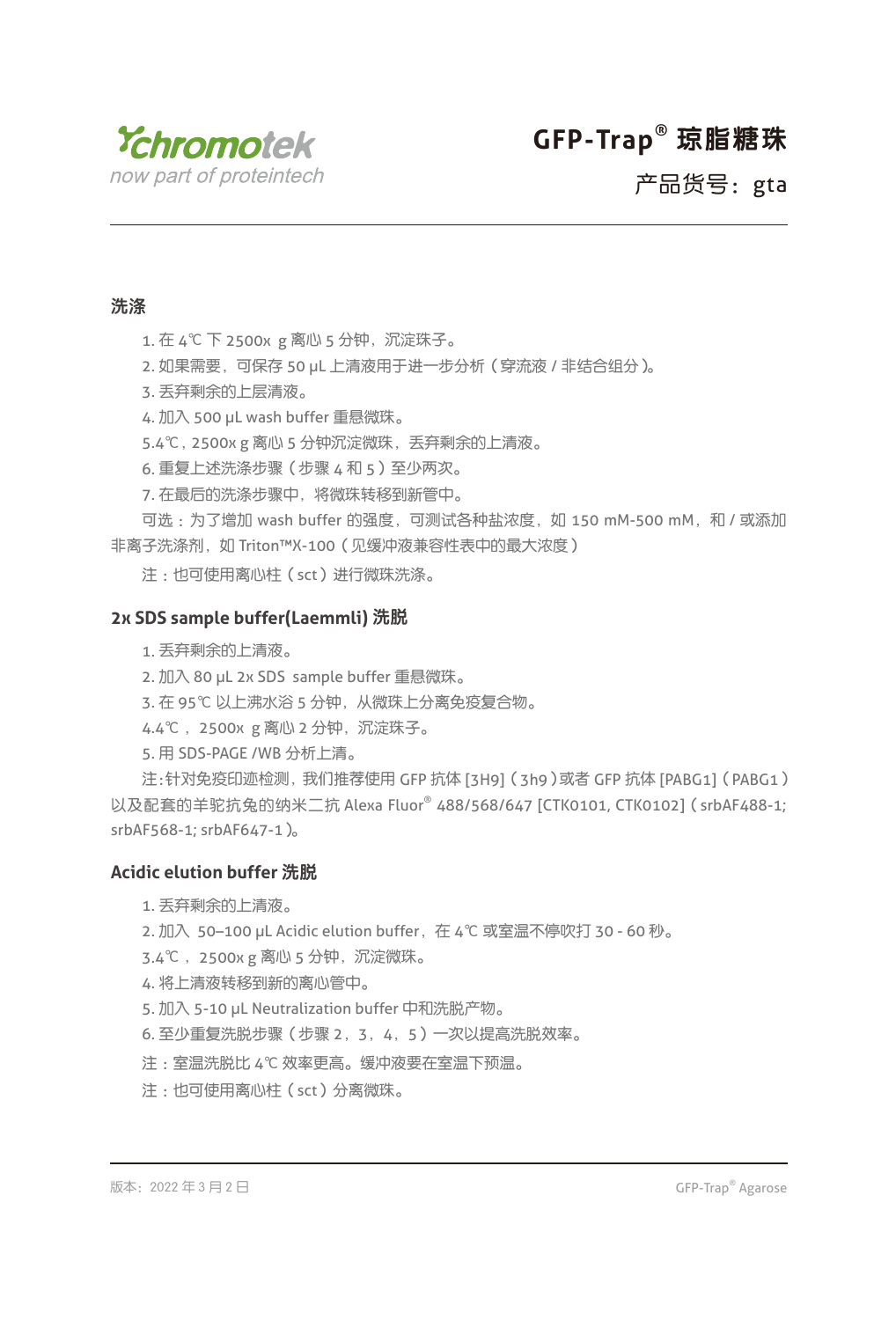

产品货号:gta

### 相关产品

| GFP 相关产品                                                                                                                  | 货号         |  |
|---------------------------------------------------------------------------------------------------------------------------|------------|--|
| GFP-Trap <sup>®</sup> Agarose<br>gta                                                                                      |            |  |
| GFP-Trap <sup>®</sup> Agarose Kit                                                                                         | gtak       |  |
| GFP-Trap <sup>®</sup> Magnetic Agarose<br>gtma                                                                            |            |  |
| GFP-Trap <sup>®</sup> Magnetic Agarose Kit                                                                                | gtmak      |  |
| GFP-Trap <sup>®</sup> Magnetic Particles M-270<br>gtd                                                                     |            |  |
| GFP-Trap <sup>®</sup> Magnetic Particles M-270 Kit<br>gtdk                                                                |            |  |
| iST GFP-Trap Kit for IP/MS<br>gtak-iST                                                                                    |            |  |
| GFP-Trap <sup>®</sup> Multiwell Plate                                                                                     | gtp        |  |
| <b>Binding Control Agarose</b>                                                                                            | bab        |  |
| <b>Binding Control Magnetic Agarose</b>                                                                                   | bmab       |  |
| Spin columns                                                                                                              | sct        |  |
| GFP VHH, recombinant binding protein                                                                                      | gt         |  |
| GFP VHH, biotinylated recombinant binding protein<br>gtb                                                                  |            |  |
| EGFP, recombinant purified protein<br><b>EGFP</b>                                                                         |            |  |
| GFP antibody [3H9] (rat monoclonal)<br>3h9                                                                                |            |  |
| GFP antibody [PABG1] (rabbit polyclonal)<br>PABG1                                                                         |            |  |
| Nano-Secondary® alpaca anti-human IgG/anti-rabbit IgG, recombinant VHH, Alexa Fluor® 488 [CTK0101, CTK0102]<br>srbAF488-1 |            |  |
| Nano-Secondary® alpaca anti-human IgG/anti-rabbit IgG, recombinant VHH, Alexa Fluor® 568 [CTK0101, CTK0102]               | srbAF568-1 |  |
| Nano-Secondary® alpaca anti-human IgG/anti-rabbit IgG, recombinant VHH, Alexa Fluor® 647 [CTK0101, CTK0102]               | srbAF647-1 |  |
| GFP-Booster Alexa Fluor® 488                                                                                              |            |  |
| GFP-Booster Alexa Fluor® 568<br>gb2AF568                                                                                  |            |  |
| GFP-Booster Alexa Fluor® 647<br>gb2AF647                                                                                  |            |  |
| GFP-Booster ATTO488                                                                                                       |            |  |
| GFP-Booster ATTO594<br>gba594                                                                                             |            |  |
| GFP-Booster ATTO647N                                                                                                      | gba647n    |  |

有关产品详情、信息和订购,请访问 www.chromotek.com 或 www.ptgcn.com。